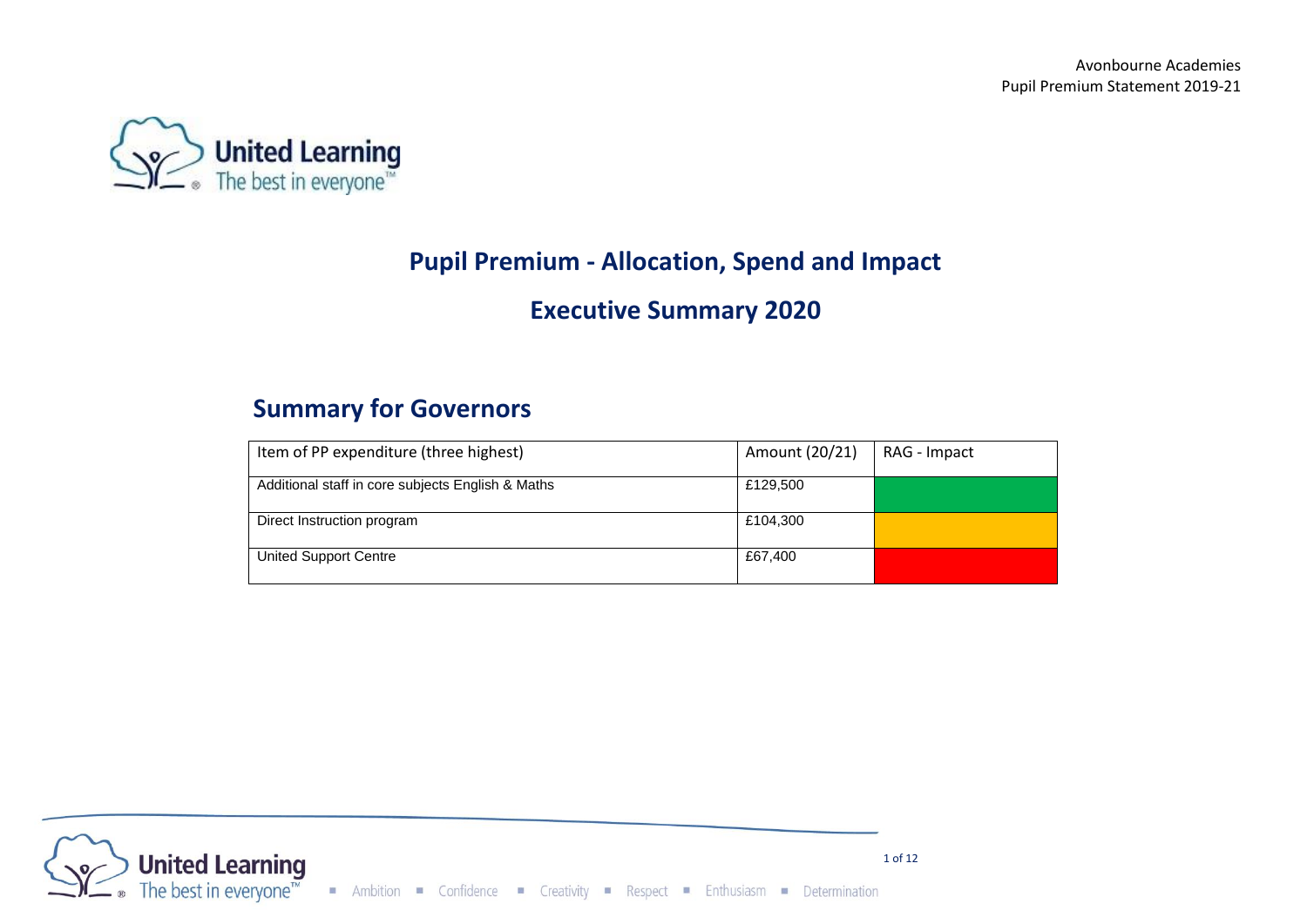## **Pupil premium and 2020 Catch-Up Premium strategy / impact**

| 1. Summary information - Pupil Premium              |                   |     |                                     |                    |                  |          |                                   |                               |          |
|-----------------------------------------------------|-------------------|-----|-------------------------------------|--------------------|------------------|----------|-----------------------------------|-------------------------------|----------|
| Academic year                                       | 2020-2021         |     | <b>Total PP budget</b>              |                    | £360,625         |          | <b>Review</b>                     | Date of most recent PP        | 30/11/20 |
| <b>Total number of pupils</b>                       | 1,273             |     | pupils eligible for PP              | Number and %age of | 368              | 28.9%    | of this strategy                  | Date for next internal review | 30/09/21 |
|                                                     | KS <sub>3</sub>   | KS4 |                                     |                    | KS3              | KS4      |                                   |                               |          |
| <b>Number of PP eligible</b><br>pupils by key stage | 257               | 111 | <b>Budget split by key</b><br>stage |                    | £238,113         | £102,842 |                                   |                               |          |
| <b>Allocation of PP</b><br>funding                  | Ever <sub>6</sub> |     | £340,935<br>(Sep 20)                | <b>LAC</b>         | £18,760 (Oct 20) |          | <b>Service</b><br><b>Children</b> | £930 (Oct 20)                 |          |
|                                                     |                   |     |                                     |                    |                  |          |                                   |                               |          |
|                                                     |                   |     |                                     |                    |                  |          |                                   |                               |          |

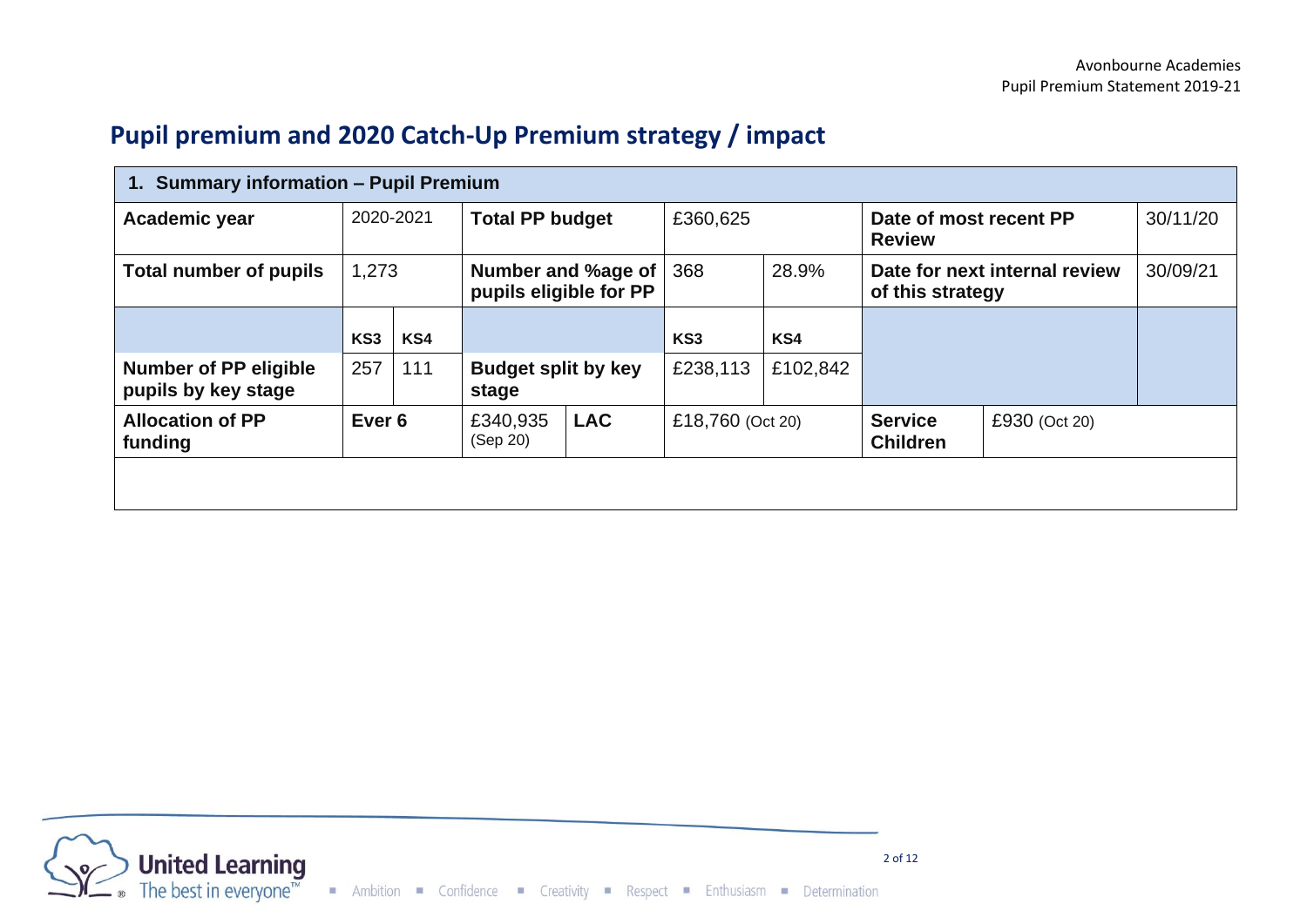| <b>ABA Current achievement</b>                                                                   |                                                                 |                                                    |                                                                                                 |                                     |                                              |  |
|--------------------------------------------------------------------------------------------------|-----------------------------------------------------------------|----------------------------------------------------|-------------------------------------------------------------------------------------------------|-------------------------------------|----------------------------------------------|--|
| 2020 Outcomes<br>(Centre Assessed Grades,<br>including any upward<br>adjustment in final awards) | <b>Pupils eligible for PP</b><br>(previous year in<br>brackets) | <b>Pupils not eligible</b><br>for PP (your school) | Pupils not eligible for<br><b>PP</b><br>$(national average -$<br>most recent year<br>available) | UL target for PP<br><b>students</b> | Difference outcome to<br>previous year (RAG) |  |
| Progress 8 score average                                                                         | $-0.9(-1.53)$                                                   | $-0.14$                                            | 0.13                                                                                            |                                     | $+1.44$                                      |  |
| Attainment 8 score average                                                                       | 32.89 (24.91)                                                   | 40.31                                              | 50.1                                                                                            |                                     | $+7.42$                                      |  |
| 4+ Basics                                                                                        | 47% (23%)                                                       | 61%                                                | 71.5%                                                                                           | 73%                                 | $+24%$                                       |  |
| 5+ Basics                                                                                        | 16% (9%)                                                        | 31%                                                | 50.1%                                                                                           | 53%                                 | $+7\%$                                       |  |
| 5+ GCSEs including<br>English and maths (9-4)                                                    | 36.8% (20%)                                                     | 59.3%                                              |                                                                                                 | 73%                                 | $+16.8%$                                     |  |

| <b>AGA Current achievement</b>                                                                   |                                                          |                                                    |                                                                                        |                              |                                              |  |  |
|--------------------------------------------------------------------------------------------------|----------------------------------------------------------|----------------------------------------------------|----------------------------------------------------------------------------------------|------------------------------|----------------------------------------------|--|--|
| 2020 Outcomes<br>(Centre Assessed Grades,<br>including any upward<br>adjustment in final awards) | Pupils eligible for PP<br>(previous year in<br>brackets) | <b>Pupils not eligible</b><br>for PP (your school) | Pupils not eligible for<br>РP<br>(national average -<br>most recent year<br>available) | UL target for PP<br>students | Difference outcome to<br>previous year (RAG) |  |  |
| Progress 8 score average                                                                         | $+0.43(-0.2)$                                            | $+0.67$                                            | 0.13                                                                                   |                              | $+0.63$                                      |  |  |
| <b>Attainment 8 score average</b>                                                                | 46.93 (41.31)                                            | 49.81                                              | 50.1                                                                                   |                              | $+5.62$                                      |  |  |
| 4+ Basics                                                                                        | 63% (54%)                                                | 70%                                                | 71.5%                                                                                  | 82%                          | $+9%$                                        |  |  |
| 5+ Basics                                                                                        | 50% (29%)                                                | 50%                                                | 50.1%                                                                                  | 64%                          | $+21%$                                       |  |  |
| 5+ GCSEs including<br>English and maths (9-4)                                                    | 63.3% (46.3%)                                            | 67.3%                                              |                                                                                        | 77%                          | $+17%$                                       |  |  |



 $\mathbf{r}$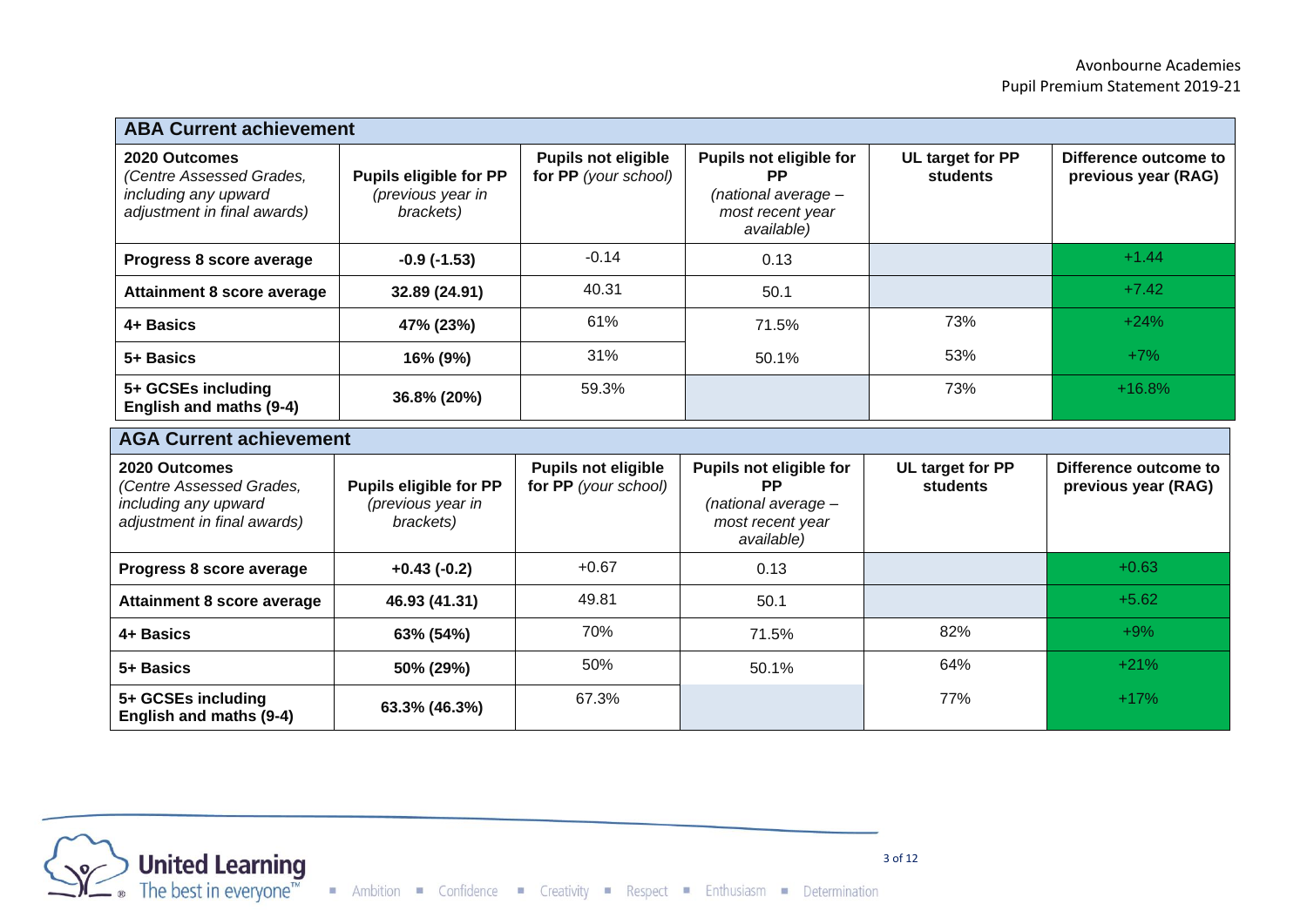### **2. Planned expenditure 2019 – 2021**

The five headings enable you to demonstrate how you are using the Pupil Premium: to improve classroom practice; to provide targeted support; to improve attendance and behaviour; to support pupils who need to catch up; and to address pupils' special educational needs.

| i. Quality teaching for all                                                                                             |                                                                                                                                                                                                                                                                                                                              |             |
|-------------------------------------------------------------------------------------------------------------------------|------------------------------------------------------------------------------------------------------------------------------------------------------------------------------------------------------------------------------------------------------------------------------------------------------------------------------|-------------|
| <b>Action</b>                                                                                                           | Intended outcome                                                                                                                                                                                                                                                                                                             | <b>Cost</b> |
| Additional staff in core subjects English & Maths -<br>Lead practitioners                                               | Strongest teachers with most disadvantaged students.<br>Improved outcomes for students in English and Maths<br>In school variation of teaching and learning for PP students reduced.                                                                                                                                         | £129,500    |
| Deliberate practice & weekly CPD program focused<br>on 'Teach like a Champion' strategies &<br>Rosenshine's Principles. | In school variation of teaching and learning for PP students reduced.<br>Improved outcomes for students in all subjects<br>Attainment of PP students in line with non-PP students.                                                                                                                                           | £0          |
|                                                                                                                         | <b>Total budgeted cost</b>                                                                                                                                                                                                                                                                                                   | £129,500    |
| ii. Targeted support and intervention                                                                                   |                                                                                                                                                                                                                                                                                                                              |             |
| <b>Action</b>                                                                                                           | Intended outcome                                                                                                                                                                                                                                                                                                             | <b>Cost</b> |
| Direct Instruction program                                                                                              | Literacy and numeracy levels of PP students in Years 7, 8 and 9 to improve in order<br>to be able to access the wider curriculum.<br>Confidence and resilience of PP students improved.<br>PP students identified as being below age related expectations at KS3, achieve in<br>line with non-PP peers and national average. | £104,300    |

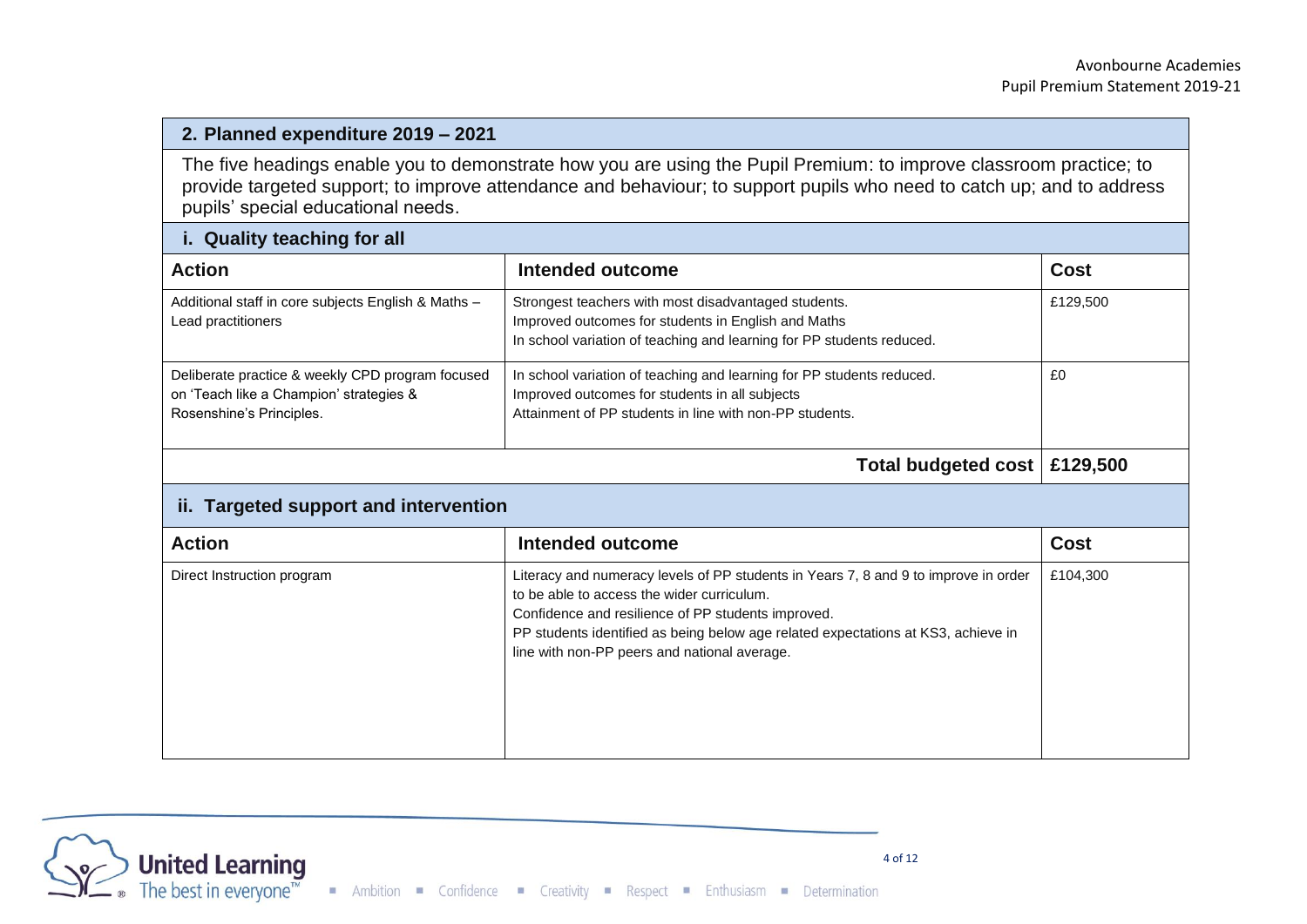| Thinking Reading program             | PP students identified initially as having a RA more than three years below<br>chronological age improve RA in line with chronological age in order to be able to<br>access the wider curriculum. | £10,169                               |
|--------------------------------------|---------------------------------------------------------------------------------------------------------------------------------------------------------------------------------------------------|---------------------------------------|
| Maths/English 1:1 tutoring programme | Improvement in attainment and progress of PP students in English and Maths at<br>KS4 in line with national average.                                                                               | Cost neutral<br>(additional staffing) |
| P0/P6/Saturday and Holiday Academy   | Improvement in attainment and progress of PP students in all subjects at KS4 in line<br>with national average                                                                                     | Cost neutral<br>(additional staffing) |
|                                      | Total budgeted cost   £114,469                                                                                                                                                                    |                                       |

| iii. Behaviour and Attendance improvement strategies    |                                                                                                                                                                                                                    |             |  |  |
|---------------------------------------------------------|--------------------------------------------------------------------------------------------------------------------------------------------------------------------------------------------------------------------|-------------|--|--|
| <b>Action</b>                                           | Intended outcome                                                                                                                                                                                                   | <b>Cost</b> |  |  |
| <b>United Support Centre</b>                            | Provision of short-term alternative curriculum and support programmes for our most<br>vulnerable students. A reduction in the number of exclusions and increase in<br>attendance for the most vulnerable students. | £67,400     |  |  |
| Additional Attendance Officer                           | Increased attendance rates for PP students. Early intervention for school refusers of<br>students with significant barriers to learning due to non-attendance.                                                     | £23,000     |  |  |
| Pastoral support                                        | A reduction in the number of exclusions and increase in attendance for the most<br>vulnerable students. Early intervention with students with significant barriers to<br>learning.                                 | £36,000     |  |  |
| £126,400<br>Total budgeted cost                         |                                                                                                                                                                                                                    |             |  |  |
| iv.<br>Catch-Up strategies (including transition Y6-Y7) |                                                                                                                                                                                                                    |             |  |  |
| <b>Action</b>                                           | Intended outcome                                                                                                                                                                                                   | <b>Cost</b> |  |  |

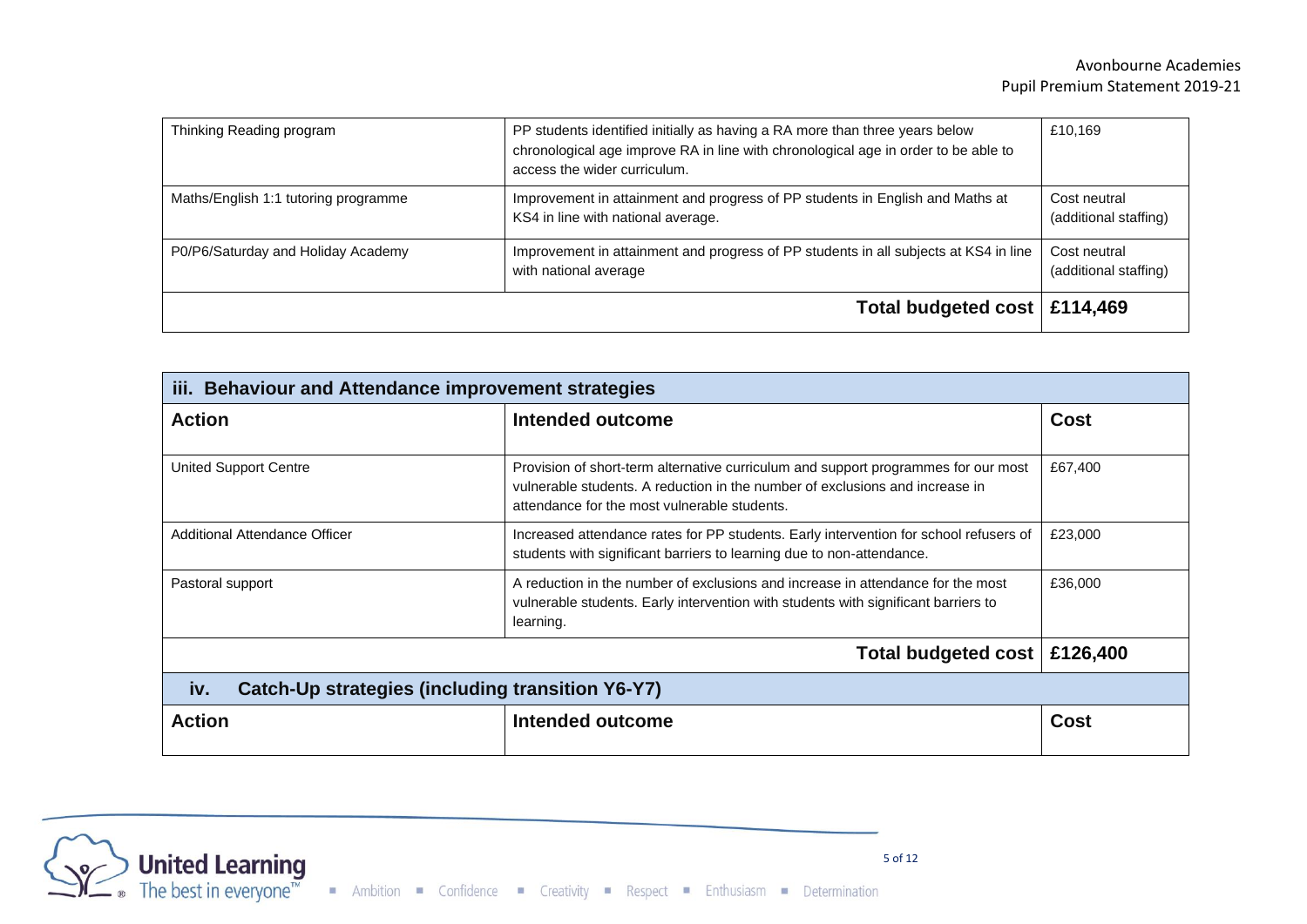| Direct Instruction program                  | Literacy and numeracy levels of PP students in Years 7, 8 and 9 to improve in order<br>to be able to access the wider curriculum.<br>Confidence and resilience of PP students improved.<br>PP students identified as being below age related expectations at KS3, achieve in<br>line with non-PP peers and national average. | As above    |
|---------------------------------------------|------------------------------------------------------------------------------------------------------------------------------------------------------------------------------------------------------------------------------------------------------------------------------------------------------------------------------|-------------|
|                                             | Total budgeted cost   £0                                                                                                                                                                                                                                                                                                     |             |
| V.                                          | SEND improvement strategies (PP eligible pupils who also have identified SEN)                                                                                                                                                                                                                                                |             |
| <b>Action</b>                               | <b>Intended Outcome</b>                                                                                                                                                                                                                                                                                                      | <b>Cost</b> |
| 1-2-1 Learning coaches with specific remits | Increase in attendance, raised attainment with SEND students, school anxious,<br>vulnerable learners etc. Reduction in waiting time to access outside agency support<br>for most vulnerable learners.                                                                                                                        | £22,253     |
| <b>United Support Centre</b>                | Provision of short-term alternative curriculum and support programmes for our most<br>vulnerable students. A reduction in the number of exclusions and increase in<br>attendance for the most vulnerable students.                                                                                                           | As above    |
|                                             | <b>Total budgeted cost</b>                                                                                                                                                                                                                                                                                                   | £22,253     |

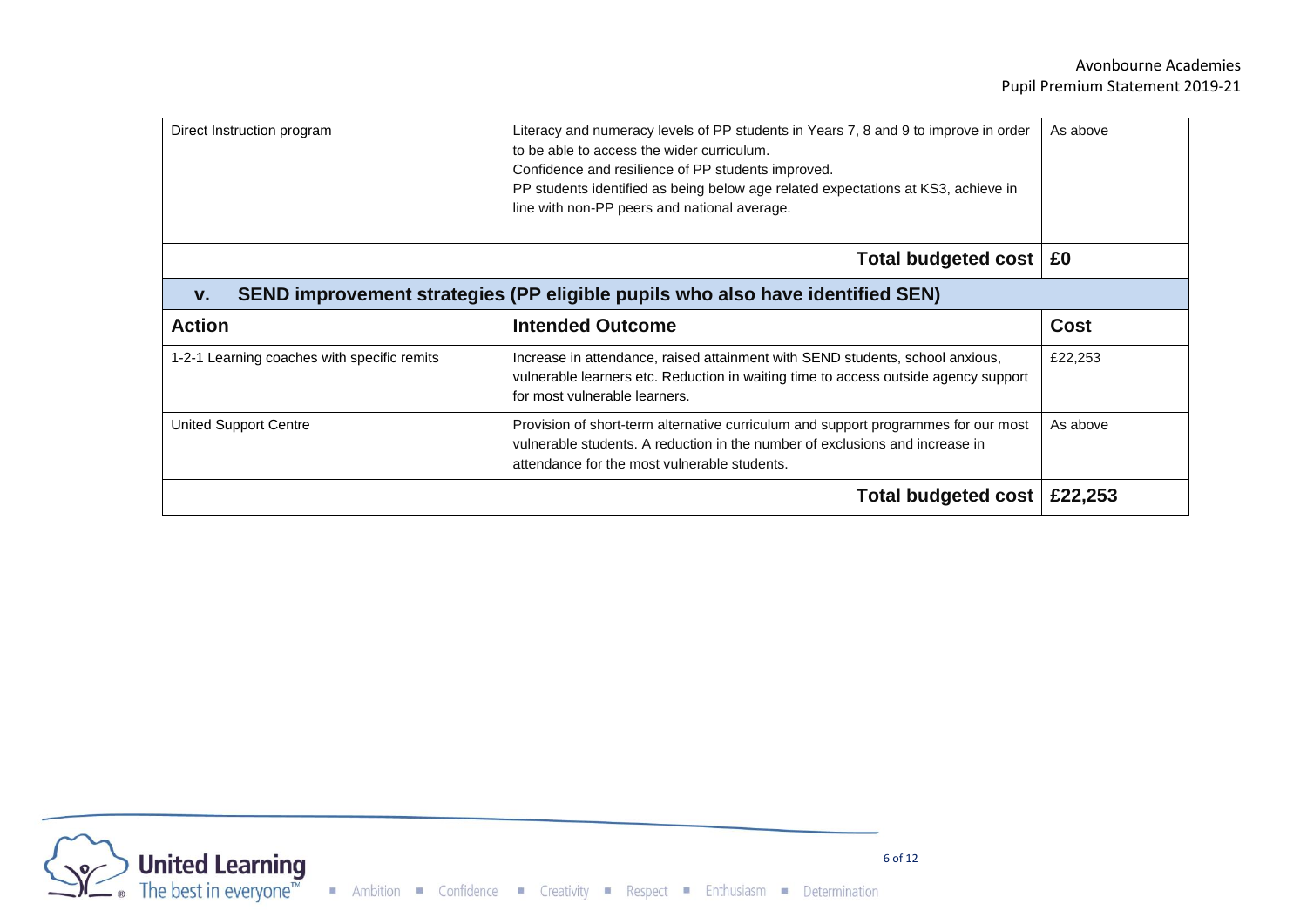| 3. Impact Statement (adapted to review the impact of remote learning during lockdown 20.03.20 – 01.09.20)                                                                                                                       |                                                                                                                                                                                                                  |                                                                                                                                                                                                                                                                                                                                                                                         |                      |  |
|---------------------------------------------------------------------------------------------------------------------------------------------------------------------------------------------------------------------------------|------------------------------------------------------------------------------------------------------------------------------------------------------------------------------------------------------------------|-----------------------------------------------------------------------------------------------------------------------------------------------------------------------------------------------------------------------------------------------------------------------------------------------------------------------------------------------------------------------------------------|----------------------|--|
| i. Quality teaching for all                                                                                                                                                                                                     |                                                                                                                                                                                                                  |                                                                                                                                                                                                                                                                                                                                                                                         |                      |  |
| <b>Action</b>                                                                                                                                                                                                                   | Impact                                                                                                                                                                                                           | <b>Lessons learned</b><br>(and whether you will continue with this<br>approach)                                                                                                                                                                                                                                                                                                         | <b>Cost</b><br>19/20 |  |
| Additional staff in core subjects English, maths &<br>Science. Increase from 8 to 10 sets to decrease<br>teacher to student ratio. E&M additional staff at<br><b>KS3 for Direct Instruction</b><br>Program. Use of GW Advisors. | Improvement in attainment and progress across<br>English and Maths at KS4 for PP students<br>compared to previous years.<br>Year 7 student movement from DI into higher<br>streams following additional testing. | This approach is driven by data - data from<br>lockdown is not as reliable as data that will be<br>available from the first round of assessments at the<br>start of this academic year.<br>Moving forward, DI staff are being trained to deliver<br>DI remotely to ensure any further blended learning<br>provision does not impact outcomes for KS3<br>students already disadvantaged. | £146,700             |  |
| Deliberate practice & weekly CPD program<br>focused on 'Teach like a Champion' strategies &<br>Rosenshine's Principles                                                                                                          | Time has been allocated to develop and evolve<br>T&L within the academies and this continued<br>remotely during lockdown.                                                                                        | Further CPD and micro scripts in place for future<br>remote teaching to ensure consistency of approach.                                                                                                                                                                                                                                                                                 | £13,959              |  |
| Not included in original plan<br>Blending learning during lockdown - revision<br>books, Chromebooks and booklets                                                                                                                | Increased accessibility for PP students to<br>remote/blended learning.                                                                                                                                           | Fuller picture of PP student access to ICT/internet<br>now available. Devices available to loan to students<br>on a rota basis when self-isolating.<br>Move to TEAMs to allow for live lessons/tutor<br>times/DEAR and intervention.                                                                                                                                                    | £34,437              |  |
| How was high-quality teaching sustained during lockdown?<br>How successful was the remote offer and how do you know?                                                                                                            |                                                                                                                                                                                                                  |                                                                                                                                                                                                                                                                                                                                                                                         |                      |  |

• What lessons did you learn?

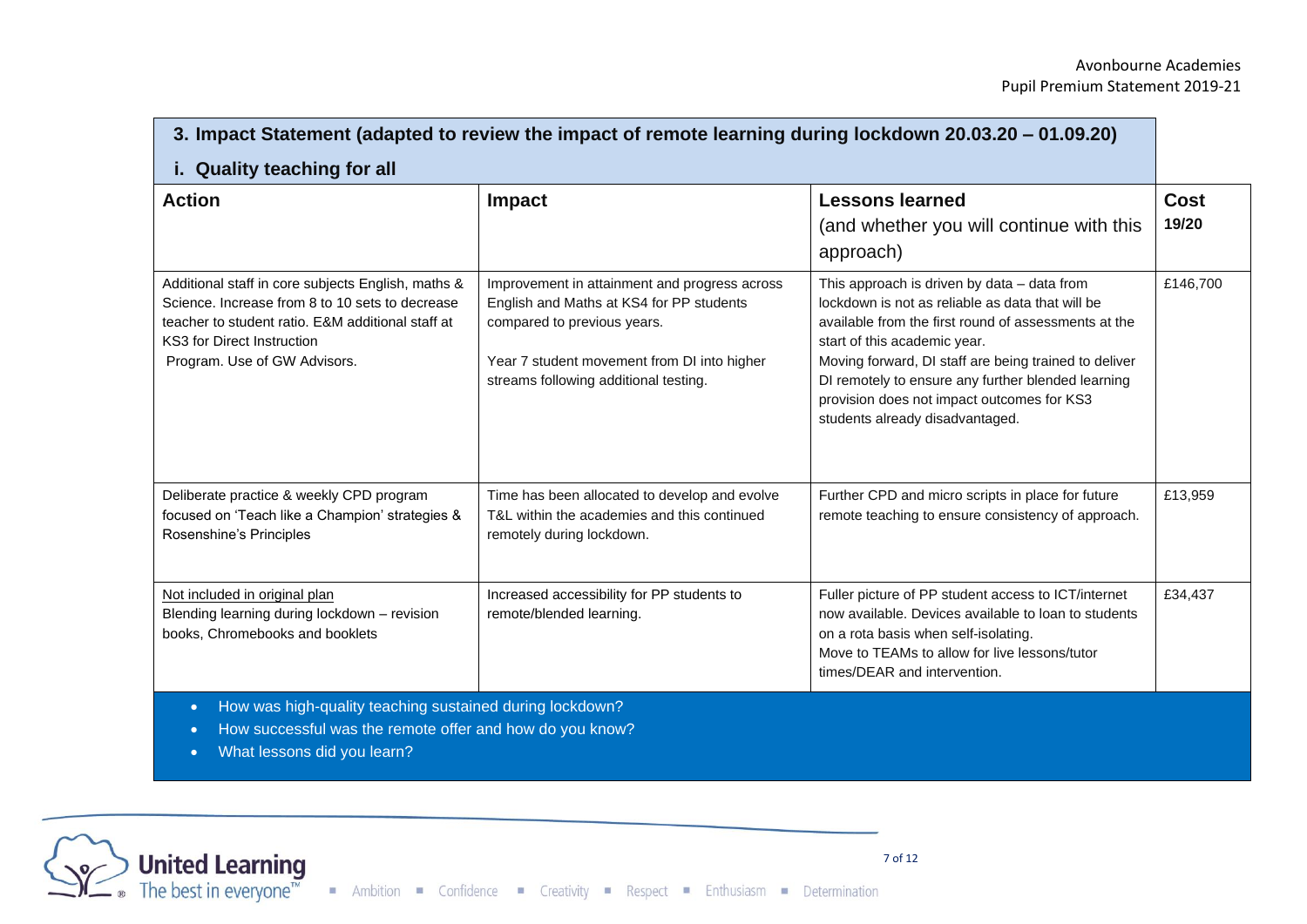High-quality teaching was sustained through lockdown through continued CPD, remote drop ins and feedback loops. A mixture of asynchronous and synchronous delivery was utilised along with the UL Curriculum for students and Oak Academy.

The remote offer organically developed and improved, however clear lessons were learnt. Additional CPD has been provided to staff who are now more familiar with TEAMs and are delivering blended lessons to any students self-isolating or delivering via TEAMs if self-isolating themselves. Live lessons are preferable to asynchronous lessons in order ensure engagement from students and monitor and track this. Micro scripts have been developed for staff for delivering both asynchronous and synchronous lessons to ensure consistency of approach.

| ii. Targeted support and intervention |                                                                                                                                                                                                   |                                                                                                                                                                                         |             |  |
|---------------------------------------|---------------------------------------------------------------------------------------------------------------------------------------------------------------------------------------------------|-----------------------------------------------------------------------------------------------------------------------------------------------------------------------------------------|-------------|--|
| <b>Action</b>                         | <b>Impact</b>                                                                                                                                                                                     | <b>Lessons learned</b><br>(and whether you will continue with this<br>approach)                                                                                                         | <b>Cost</b> |  |
| Direct Instruction program            | The impact of DI last year is difficult to measure as<br>it was not able to continue during lock down.<br>Students were provided with DI style lessons and<br>bespoke literacy and numeracy work. | Staff are now trained by NIFDI to deliver DI remotely<br>so that students can continue to receive DI in all<br>circumstances.                                                           | See above   |  |
| Thinking Reading program              | Specific students in Years 9 and 10 identified<br>through NGRT testing and Probe testing                                                                                                          | This is not a programme that is suited to remote<br>delivery. Staff working with the TR team to look at<br>ways to ensure time is not lost for any future<br>prolonged school closures. | £20,169     |  |

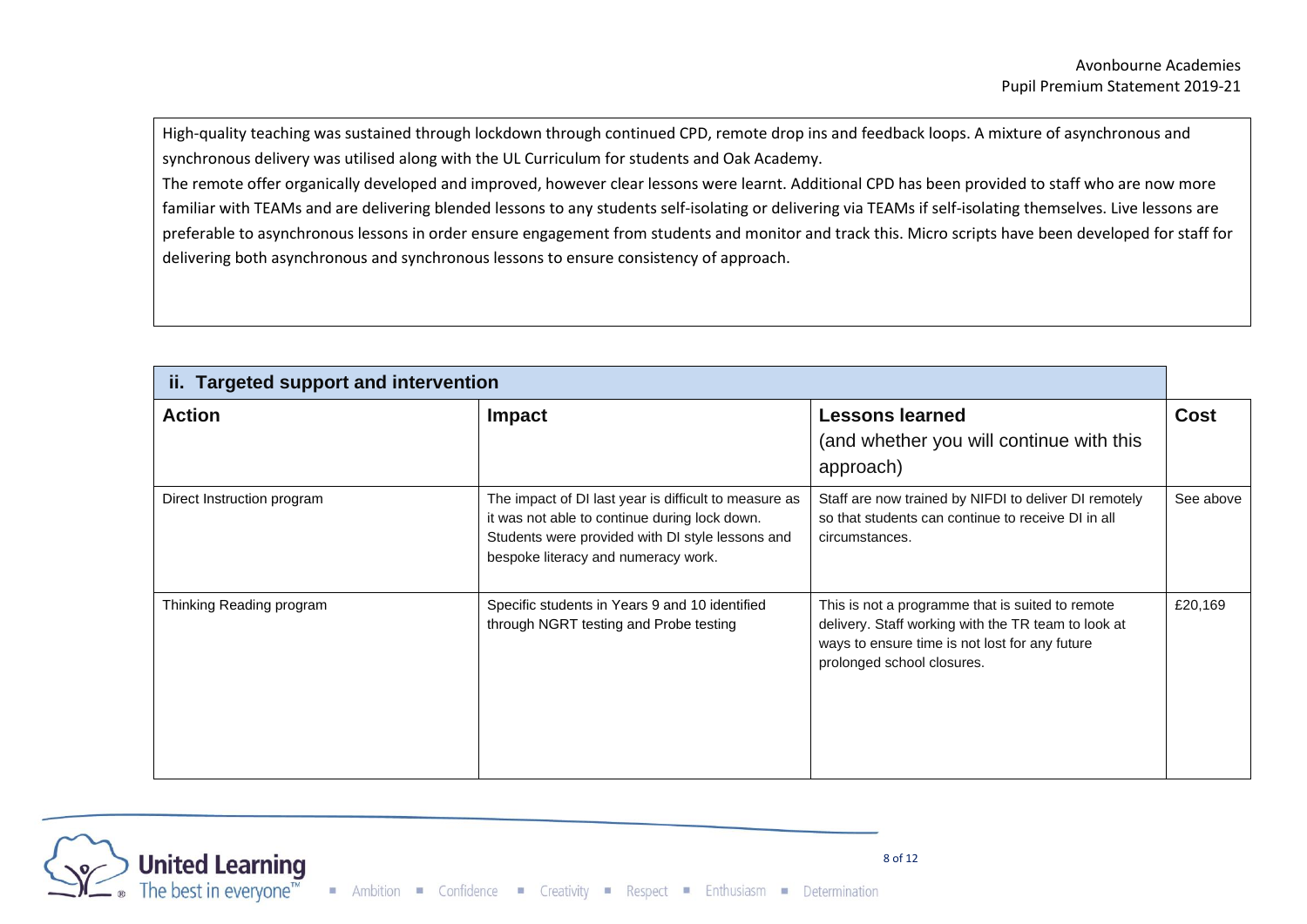| 1-2-1 English & maths tuition                                                                                                                                                                                                                                                                                                                                                                                                                                                                                  | Improved outcomes in English at KS4 for PP<br>students | Remote intervention can work according to timetabled<br>programme; however, to ensure engagement it needs<br>to be delivered through a live lesson. |  |  |  |  |
|----------------------------------------------------------------------------------------------------------------------------------------------------------------------------------------------------------------------------------------------------------------------------------------------------------------------------------------------------------------------------------------------------------------------------------------------------------------------------------------------------------------|--------------------------------------------------------|-----------------------------------------------------------------------------------------------------------------------------------------------------|--|--|--|--|
| How did you target the needs of PP pupils during lockdown?<br>How successful were you and how do you know?<br>œ<br>What lessons did you learn?                                                                                                                                                                                                                                                                                                                                                                 |                                                        |                                                                                                                                                     |  |  |  |  |
| Bespoke literacy and numeracy work provided to students in place of the DI programme to target basic skills. Revision guides were provided for any PP students at KS3<br>who had no access to ICT or the internet. English small group GCSE intervention continued to be delivered by the English tutor remotely to PP students.<br>Whilst some students engaged it was difficult to track through the asynchronous lessons and revision guides. Students at KS4 engaged more fully with the English tutoring. |                                                        |                                                                                                                                                     |  |  |  |  |

| iii. Behaviour and Attendance improvement strategies |                                                 |                                                                                                                                                                                                                                                                                                                                                                                                    |                      |  |
|------------------------------------------------------|-------------------------------------------------|----------------------------------------------------------------------------------------------------------------------------------------------------------------------------------------------------------------------------------------------------------------------------------------------------------------------------------------------------------------------------------------------------|----------------------|--|
| <b>Action</b>                                        | <b>Impact</b>                                   | <b>Lessons learned</b><br>(and whether you will continue with this<br>approach)                                                                                                                                                                                                                                                                                                                    | <b>Cost</b><br>19/20 |  |
| Alternative Curriculum Provision                     | Attendance of Year 11 school refusers improved. | The ACC in its form last year was not fit for purpose<br>and has been relaunched this academic year as the<br>United Support Centre with clear tiers of support and<br>bespoke programmes in place for students. The USC<br>will play a vital part in early intervention for students<br>with behavioural needs to reduced FTEs and to use<br>diagnostic testing to identify barriers to learning. | £65,500              |  |

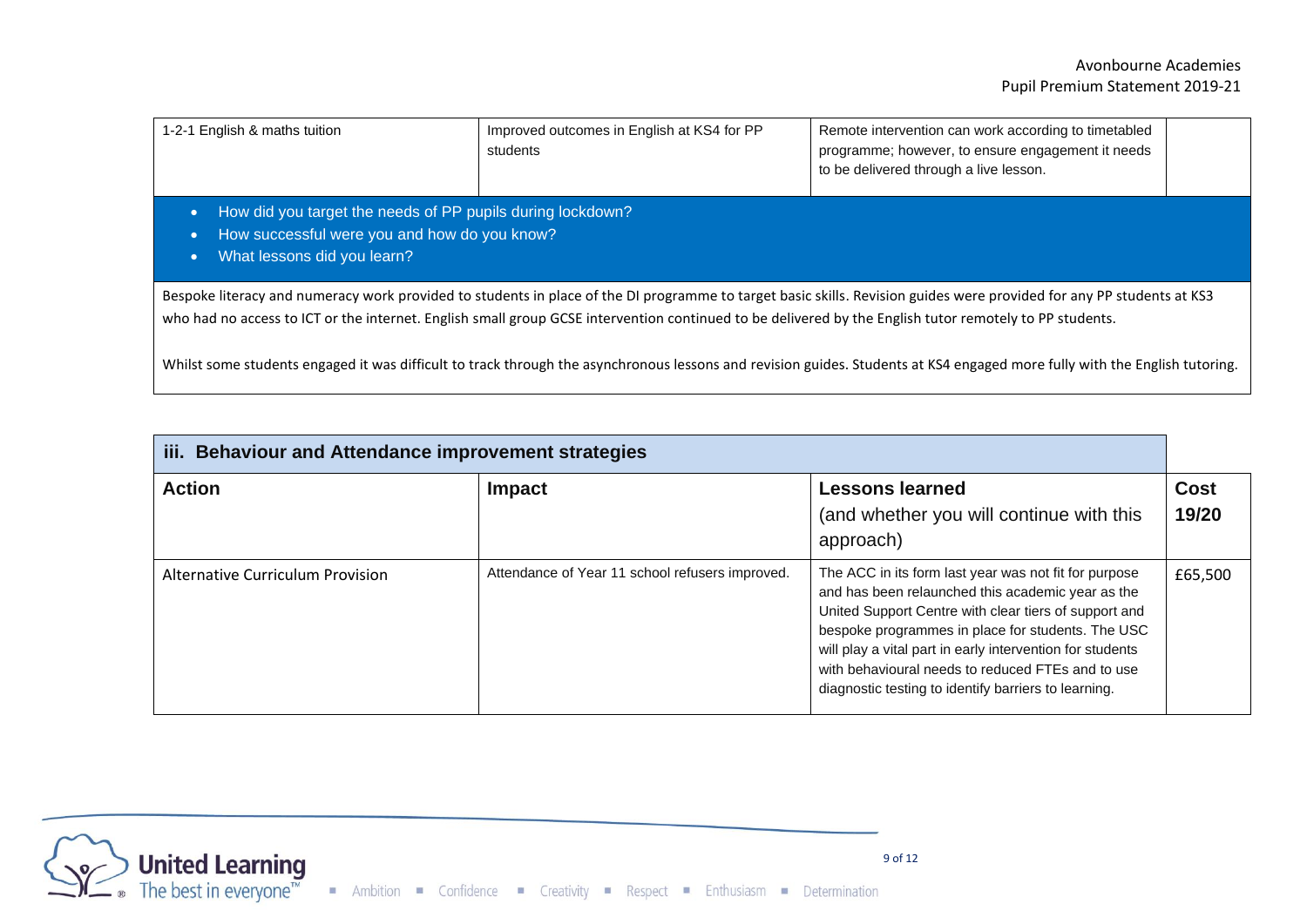| Attendance office & Pastoral support                                                                                                                                                                                                                                                                                                                                                                                                                            | The gap has closed for PA PP and non-PP<br>students at ABA.<br>Attendance following lockdown for Years 10 and<br>12 returning to school improved due to daily calls<br>and increased communication. | The gap in attendance of PP and non-PP students<br>continues to be a concern and remains a focus moving<br>forward. The role of the attendance officers and ESW<br>are vital for this. | £50,400 |
|-----------------------------------------------------------------------------------------------------------------------------------------------------------------------------------------------------------------------------------------------------------------------------------------------------------------------------------------------------------------------------------------------------------------------------------------------------------------|-----------------------------------------------------------------------------------------------------------------------------------------------------------------------------------------------------|----------------------------------------------------------------------------------------------------------------------------------------------------------------------------------------|---------|
| How did you support PP pupils to participate in remote learning during lockdown?<br>$\bullet$<br>How successful were you?<br>$\bullet$<br>What lessons did you learn?<br>$\bullet$                                                                                                                                                                                                                                                                              |                                                                                                                                                                                                     |                                                                                                                                                                                        |         |
| Calls were made on a fortnightly basis by tutors and a weekly basis by pastoral support/HoYs/DSL or ESW dependent on need. Paper resources were provided<br>where there was limited or no access to ICT/internet.<br>The use of asynchronous lessons and paper resources made it more difficult to track engagement. Weekly KIP tests allowed us to check progress of students<br>and this was followed up through Google Classrooms, calls and use of rewards. |                                                                                                                                                                                                     |                                                                                                                                                                                        |         |
| iv.<br>Catch-Up strategies (including transition Y6-Y7)                                                                                                                                                                                                                                                                                                                                                                                                         |                                                                                                                                                                                                     |                                                                                                                                                                                        |         |

| <b>Action</b>                                                                               | <b>Impact</b>                                                                                                                                                                                     | <b>Lessons learned</b><br>(and whether you will continue with this<br>approach)                                               | <b>Cost</b><br>19/20 |  |
|---------------------------------------------------------------------------------------------|---------------------------------------------------------------------------------------------------------------------------------------------------------------------------------------------------|-------------------------------------------------------------------------------------------------------------------------------|----------------------|--|
| Direct Instruction program                                                                  | The impact of DI last year is difficult to measure as<br>it was not able to continue during lock down.<br>Students were provided with DI style lessons and<br>bespoke literacy and numeracy work. | Staff are now trained by NIFDI to deliver DI remotely<br>so that students can continue to receive DI in all<br>circumstances. | As above             |  |
| How did you support transition from Y6 into Y7 during lockdown?<br>How successful were you? |                                                                                                                                                                                                   |                                                                                                                               |                      |  |



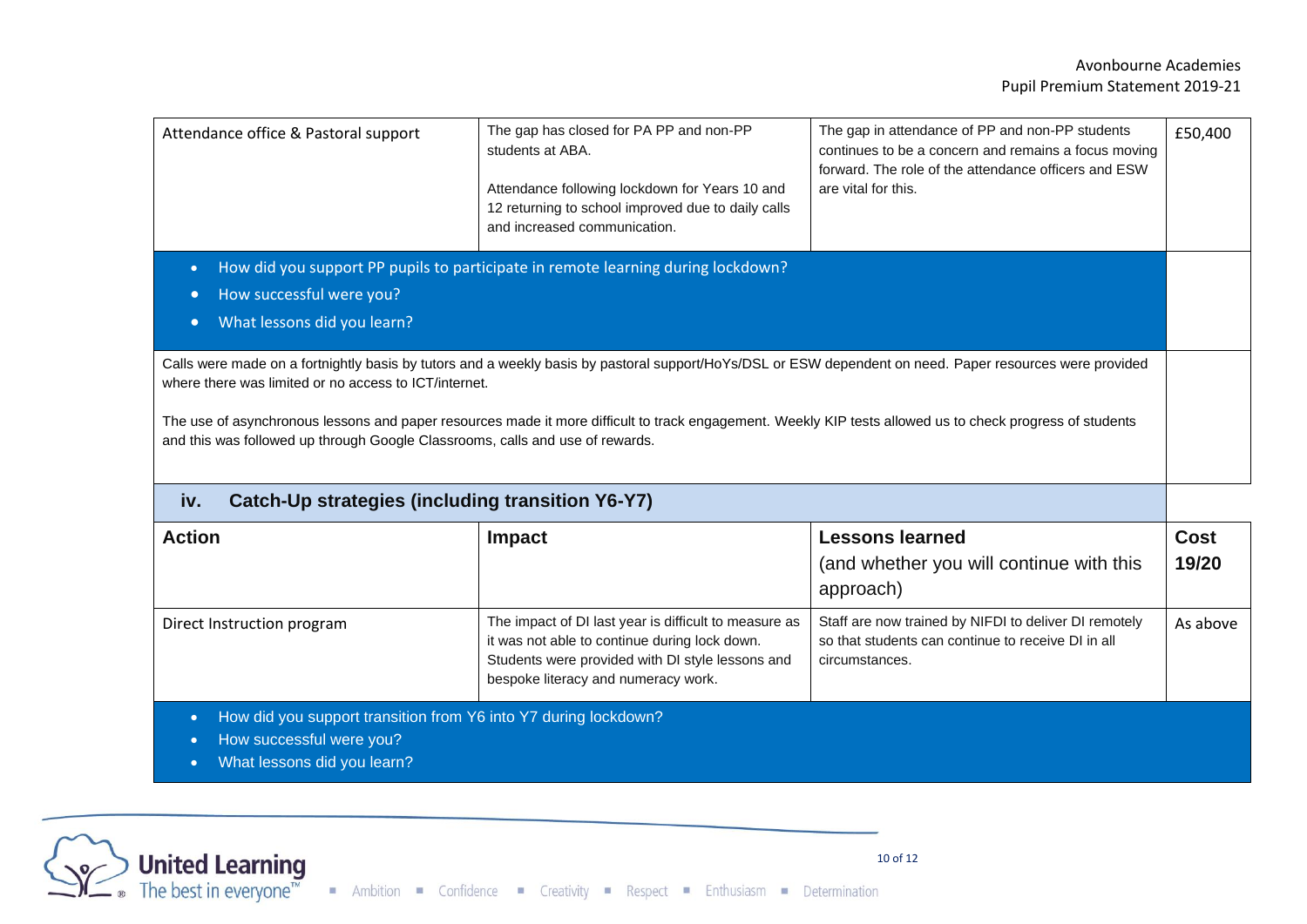Transition from Yr 6 into 7 during lockdown was successful due to levels of communication, remote transition day, remote transition evenings, town hall events and use of the website for information.

Remote visits took place with feeder primary schools to ensure all information was gathered as needed.

Year 6-7 engagement with transition activities was high and students started positively in September. DEAR was very popular and prepared students well for the demands of the whole school reading programme.

Issues with admissions forms and SEND paperwork would need to be addressed moving forward as these were not available until later than normal due to lockdown. PP students writing ages have suffered as a result of lockdown and transition, this will need to be factored alongside reading strategies for future transition activities.

### **v. SEND improvement strategies (PP eligible pupils who also have identified SEN)**

| <b>Action</b>                                                                                                                                                     | <b>Impact</b>                                                                  | <b>Lessons learned</b><br>(and whether you will continue with this<br>approach)                                                                                                                                                                                                                                                                                                                    | Cost<br>19/20 |
|-------------------------------------------------------------------------------------------------------------------------------------------------------------------|--------------------------------------------------------------------------------|----------------------------------------------------------------------------------------------------------------------------------------------------------------------------------------------------------------------------------------------------------------------------------------------------------------------------------------------------------------------------------------------------|---------------|
| 1-2-1 Learning coaches with specific remits<br><b>CPD</b>                                                                                                         | Greater access to learning coaches for PP<br>students - especially ELSA.       | Learning coaches played a vital role in supporting<br>students during lockdown and this is something we<br>need to continue to develop for our blended provision.<br>Learning coaches came in to support key worker<br>students as well as PP and SEND students specifically<br>identified.                                                                                                        | £22,253       |
| <b>Alternative Curriculum Provision</b>                                                                                                                           | Attendance of Year 11 school refusers improved -<br>including those with SEND. | The ACC in its form last year was not fit for purpose<br>and has been relaunched this academic year as the<br>United Support Centre with clear tiers of support and<br>bespoke programmes in place for students. The USC<br>will play a vital part in early intervention for students<br>with behavioural needs to reduced FTEs and to use<br>diagnostic testing to identify barriers to learning. | As above      |
| How did you support pupils with SEND to access remote learning?<br>$\bullet$<br>How successful were you?<br>$\bullet$<br>What lessons did you learn?<br>$\bullet$ |                                                                                |                                                                                                                                                                                                                                                                                                                                                                                                    |               |